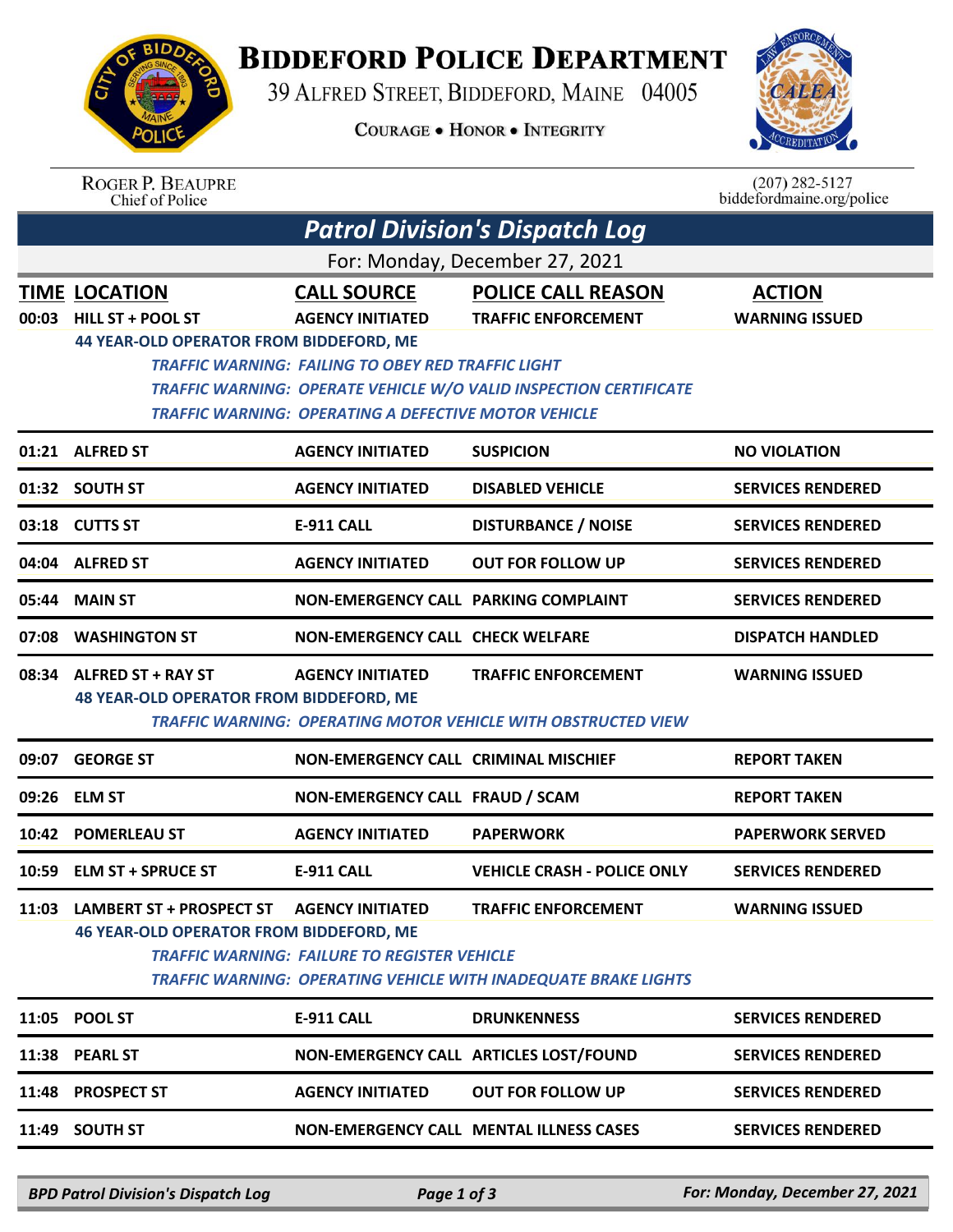| <b>TIME LOCATION</b><br>12:12 WENTWORTH ST                                                                                                                                                                          | <b>CALL SOURCE</b>                                                               | <b>POLICE CALL REASON</b><br>NON-EMERGENCY CALL MENTAL ILLNESS CASES                                                                                               | <b>ACTION</b><br><b>SERVICES RENDERED</b> |  |  |  |
|---------------------------------------------------------------------------------------------------------------------------------------------------------------------------------------------------------------------|----------------------------------------------------------------------------------|--------------------------------------------------------------------------------------------------------------------------------------------------------------------|-------------------------------------------|--|--|--|
| <b>12:30 YORK ST</b><br><b>CHARGE: FUGITIVE FROM JUSTICE</b>                                                                                                                                                        | NON-EMERGENCY CALL WARRANT ARREST                                                | DEFENDANT: GARRETT CHRISTOPHER ROMAGNA  AGE: 23  RESIDENT OF: LEWISTON, ME                                                                                         | <b>ARREST(S) MADE</b>                     |  |  |  |
| 13:00 SOUTH ST                                                                                                                                                                                                      | <b>NON-EMERGENCY CALL ALARM - POLICE</b>                                         |                                                                                                                                                                    | <b>SERVICES RENDERED</b>                  |  |  |  |
| 14:09 ELM ST + WEST ST                                                                                                                                                                                              | <b>E-911 CALL</b>                                                                | <b>ALL OTHER</b>                                                                                                                                                   | <b>NO ACTION REQUIRED</b>                 |  |  |  |
| <b>14:18 MAIN ST</b>                                                                                                                                                                                                | NON-EMERGENCY CALL DISTURBANCE / NOISE                                           |                                                                                                                                                                    | <b>GONE ON ARRIVAL</b>                    |  |  |  |
| 14:25 ALFRED ST + BARRA RD                                                                                                                                                                                          | <b>NON-EMERGENCY CALL TRAFFIC SIGNALS</b>                                        |                                                                                                                                                                    | <b>SERVICES RENDERED</b>                  |  |  |  |
| <b>15:00 WENTWORTH ST</b>                                                                                                                                                                                           | <b>NON-EMERGENCY CALL SUSPICION</b>                                              |                                                                                                                                                                    | <b>SERVICES RENDERED</b>                  |  |  |  |
| 15:13 ALFRED ST + CLARK ST<br>59 YEAR-OLD OPERATOR FROM OLD ORCHARD BEACH, ME                                                                                                                                       | <b>AGENCY INITIATED</b><br><b>TRAFFIC WARNING: SPEEDING 10-14 MPH OVER LIMIT</b> | <b>TRAFFIC ENFORCEMENT</b>                                                                                                                                         | <b>WARNING ISSUED</b>                     |  |  |  |
| 15:23 WEST CUTTS ST                                                                                                                                                                                                 | <b>E-911 CALL</b>                                                                | <b>DOMESTIC COMPLAINTS</b>                                                                                                                                         | <b>REPORT TAKEN</b>                       |  |  |  |
| 15:28 ALFRED ST                                                                                                                                                                                                     | <b>WALK-IN AT STATION</b>                                                        | <b>ARTICLES LOST/FOUND</b>                                                                                                                                         | <b>REPORT TAKEN</b>                       |  |  |  |
| 15:56 ALFRED ST                                                                                                                                                                                                     | <b>WALK-IN AT STATION</b>                                                        | <b>SUSPICION</b>                                                                                                                                                   | <b>SERVICES RENDERED</b>                  |  |  |  |
| 16:02 SUMMER ST                                                                                                                                                                                                     | <b>NON-EMERGENCY CALL SUSPICION</b>                                              |                                                                                                                                                                    | <b>BUILDING CHECK/SECURE</b>              |  |  |  |
| 16:42 MORIN ST                                                                                                                                                                                                      | <b>NON-EMERGENCY CALL ALARM - POLICE</b>                                         |                                                                                                                                                                    | <b>FALSE ALARM</b>                        |  |  |  |
| 16:46 ALFRED ST + EDWARDS AVE                                                                                                                                                                                       | <b>E-911 CALL</b>                                                                | <b>BOLO</b>                                                                                                                                                        | <b>REFERRED OTHER AGENCY</b>              |  |  |  |
| 17:12 ELM ST<br>39 YEAR-OLD OPERATOR FROM BIDDEFORD, ME                                                                                                                                                             | <b>AGENCY INITIATED</b><br><b>TRAFFIC CITATION: FAILURE TO REGISTER VEHICLE</b>  | <b>TRAFFIC ENFORCEMENT</b><br>TRAFFIC WARNING: OPERATE VEHICLE W/O VALID INSPECTION CERTIFICATE                                                                    | <b>VSAC ISSUED</b>                        |  |  |  |
| 17:45 ALFRED ST + GRAHAM ST                                                                                                                                                                                         | E-911 CALL                                                                       | ASSIST: VEHICLE CRASH - FIRE / EMS TRANSPORT TO HOSPITAL                                                                                                           |                                           |  |  |  |
| 17:49 MARINER WAY                                                                                                                                                                                                   |                                                                                  | NON-EMERGENCY CALL VEHICLE CRASH - POLICE ONLY                                                                                                                     | <b>SERVICES RENDERED</b>                  |  |  |  |
| 17:54 MARINER WAY                                                                                                                                                                                                   |                                                                                  | NON-EMERGENCY CALL VEHICLE CRASH - POLICE ONLY                                                                                                                     | <b>SERVICES RENDERED</b>                  |  |  |  |
| 18:08 WENTWORTH ST                                                                                                                                                                                                  | <b>NON-EMERGENCY CALL CHECK WELFARE</b>                                          |                                                                                                                                                                    | <b>SERVICES RENDERED</b>                  |  |  |  |
| 19:16 SOUTH ST + WADLIN RD                                                                                                                                                                                          | <b>E-911 CALL</b>                                                                | <b>ROAD HAZARD</b>                                                                                                                                                 | <b>SERVICES RENDERED</b>                  |  |  |  |
| 20:25 ALFRED ST + ANDREWS RD<br>31 YEAR-OLD OPERATOR FROM NORTH WATERBORO, ME                                                                                                                                       | <b>AGENCY INITIATED</b>                                                          | <b>TRAFFIC ENFORCEMENT</b><br>TRAFFIC WARNING: OPERATE VEHICLE W/O VALID INSPECTION CERTIFICATE<br>TRAFFIC WARNING: OPERATING VEHICLE WITH INADEQUATE BRAKE LIGHTS | <b>WARNING ISSUED</b>                     |  |  |  |
| 20:35 BIDDEFORD GATEWAY CTR<br><b>NON-EMERGENCY CALL SUSPICION</b><br><b>ARREST(S) MADE</b><br>DEFENDANT: SCOTT BOODY  AGE: 56  RESIDENT OF: OLD ORCHARD BEACH, ME<br><b>CHARGE: VIOLATING CONDITION OF RELEASE</b> |                                                                                  |                                                                                                                                                                    |                                           |  |  |  |

*BPD Patrol Division's Dispatch Log Page 2 of 3 For: Monday, December 27, 2021*